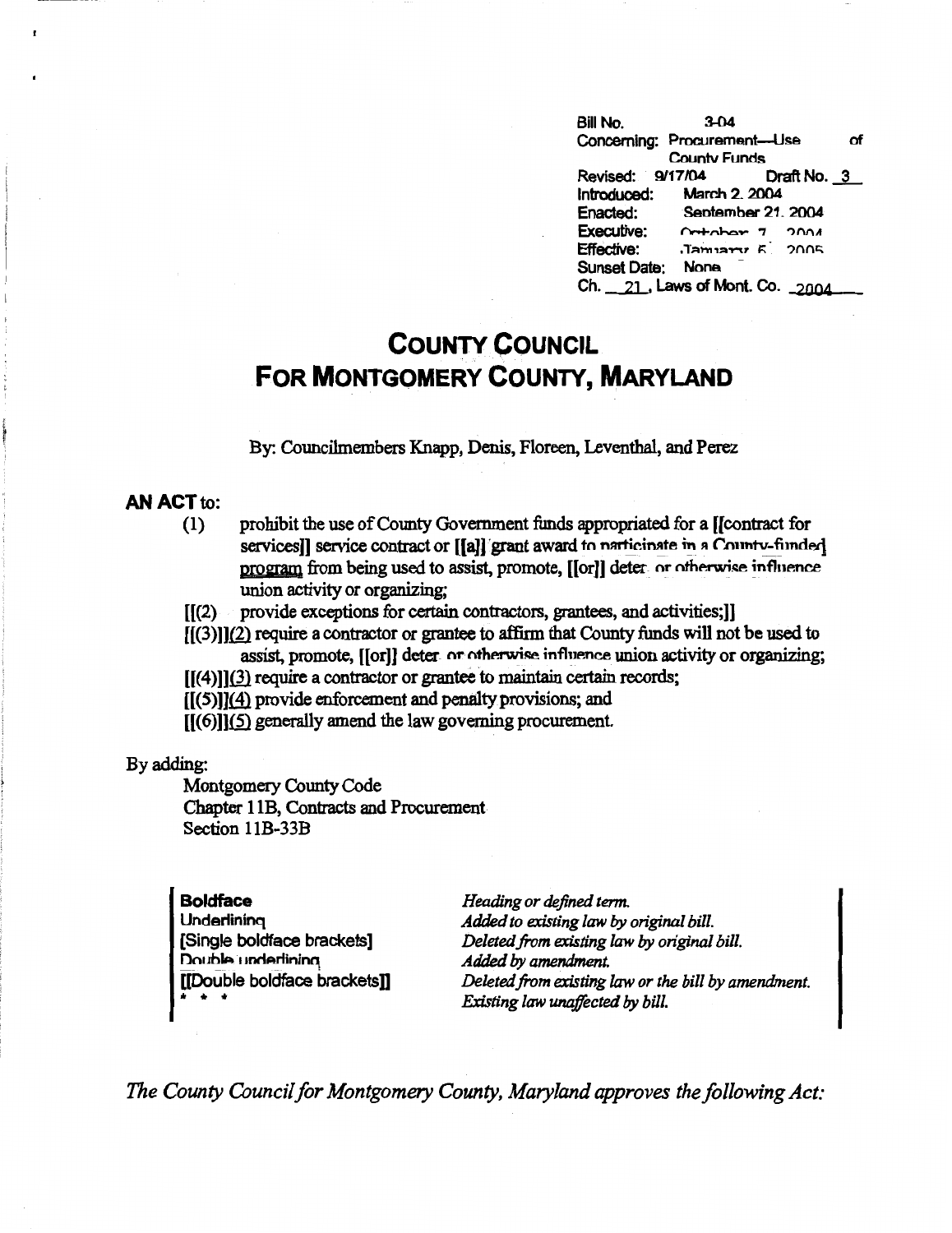### $\mathbf{1}$

### Section 11B-33B is added as follows:

#### **Use of County Funds.** 11**R-33R**  $\overline{2}$

Purnose. Sound fiscal management requires vigilance to ensure that  $\overline{\mathbf{3}}$  $(a)$ County funds appropriated for a Heontract for services ll service contract or  $\boldsymbol{4}$ a grant award to narticinate in a County-funded program are expended 5 solely for the public purpose for which they are appropriated. If County 6 funds are appropriated for a Heontract for services]] service contract or a  $\overline{7}$ grant award to participate in a County-funded program, and those funds are 8 instead used to encourage, discourage, or otherwise influence union activity 9 or organization, the proprietary interests of the County are adversely  $10$ affected. The use of County funds to encourage, discourage, or otherwise 11 influence employees from union activity or organizing constitutes a misuse  $12$ of County resources. 13  $[(a)]$ ] (b) Use of Funds. County funds appropriated for a Heontract for services]  $14$ service contract or a grant award to narticinate in a County-funded 15 program must not be encumbered or used to assist promote. Horll deter, or 16

- otherwise influence union activity or organizing. Nothing in this Section  $17$ shall be construed to prohibit the expenditure of County funds appropriated 18 for a Heontract for services] service contract or a grant award Hon the 19 negotiation or administration of a collective bargaining agreement]] from 20 being used to perform another act required by law. 21
- [6] Exceptions to Coverage. This Section does not apply to a contractor or  $22$ grantee, who at the time a contract is signed, has received less than \$50,000 23 from the County in a 12-month period. 24
- Specific Restrictions. County funds for a service contract or a grant award  $(c)$ 25 to participate in a County-funded program must not be used to: 26

 $-2-$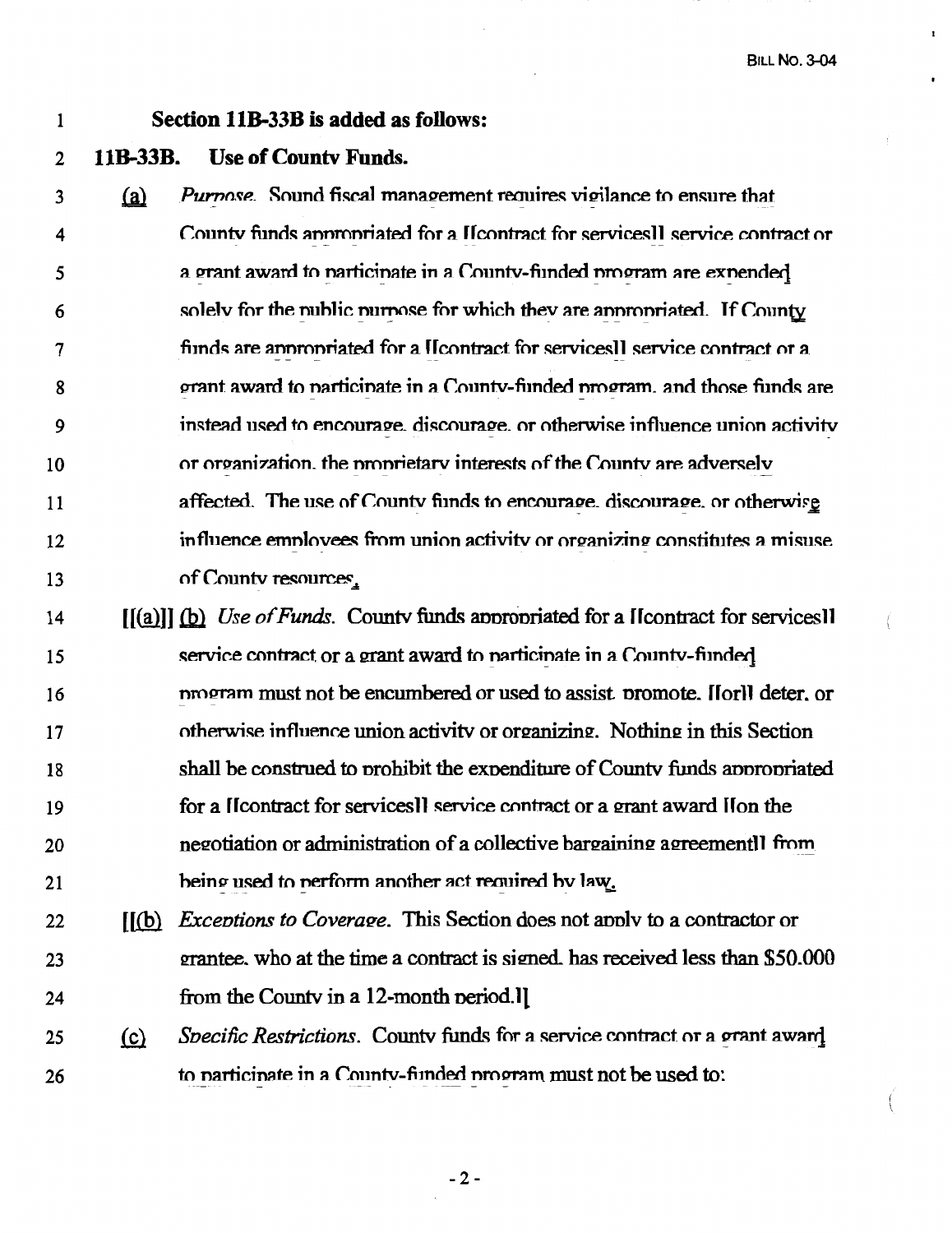| 27 |                                                              | (1)        | prepare, mail, or otherwise distribute materials related to union         |
|----|--------------------------------------------------------------|------------|---------------------------------------------------------------------------|
| 28 |                                                              |            | activity or organizing:                                                   |
| 29 |                                                              | (2)        | hire an attorney or a consultant to assist, promote. Horll deter, or      |
| 30 |                                                              |            | otherwise influence union activity or organizing:                         |
| 31 |                                                              | $\Omega$   | encourage, discourage, or otherwise influence an employee from            |
| 32 |                                                              |            | taking a position on union organizing in the workplace:                   |
| 33 |                                                              | $\Delta$   | prevent or facilitate access to [[a labor organization or its             |
| 34 |                                                              |            | representatives from accessing lan employer's facilities or property      |
| 35 |                                                              |            | by a labor organization or its representatives:                           |
| 36 |                                                              | <u>(5)</u> | encourage or discourage a program manager, policy council.                |
| 37 |                                                              |            | committee, or community or parent group from assisting or                 |
| 38 |                                                              |            | participating in a union activity or organizing.                          |
| 39 | (d)                                                          |            | Enforcement.                                                              |
| 40 |                                                              |            | (1) The Chief Administrative Officer must require each contractor or      |
| 41 |                                                              |            | grantee to:                                                               |
| 42 |                                                              |            | $(A)$ Certify that the contractor or grantee will not expend County funds |
| 43 |                                                              |            | to assist promote. Hor Ildeter, or otherwise influence union              |
| 44 |                                                              |            | activity or organizing and will comply with the requirements of           |
| 45 |                                                              |            | this Section.                                                             |
| 46 | (B) Keep and submit any records associated with County funds |            |                                                                           |
| 47 |                                                              |            | received for a Heontract for services or all service contract or a        |
| 48 |                                                              |            | grant award to participate in a County-program necessary to show          |
| 49 |                                                              |            | compliance. A contractor or grantee must provide these records to         |
| 50 |                                                              |            | the County upon request. If These records must be made available          |
| 51 |                                                              |            | to the public at a reasonable time.                                       |
| 52 |                                                              |            | (2) The Chief Administrative Officer must enforce this Section and        |
| 53 |                                                              |            | investigate any complaint of a violation.                                 |

 $\mathbf{I}$ 

 $\ddot{\phantom{a}}$ 

 $-3-$